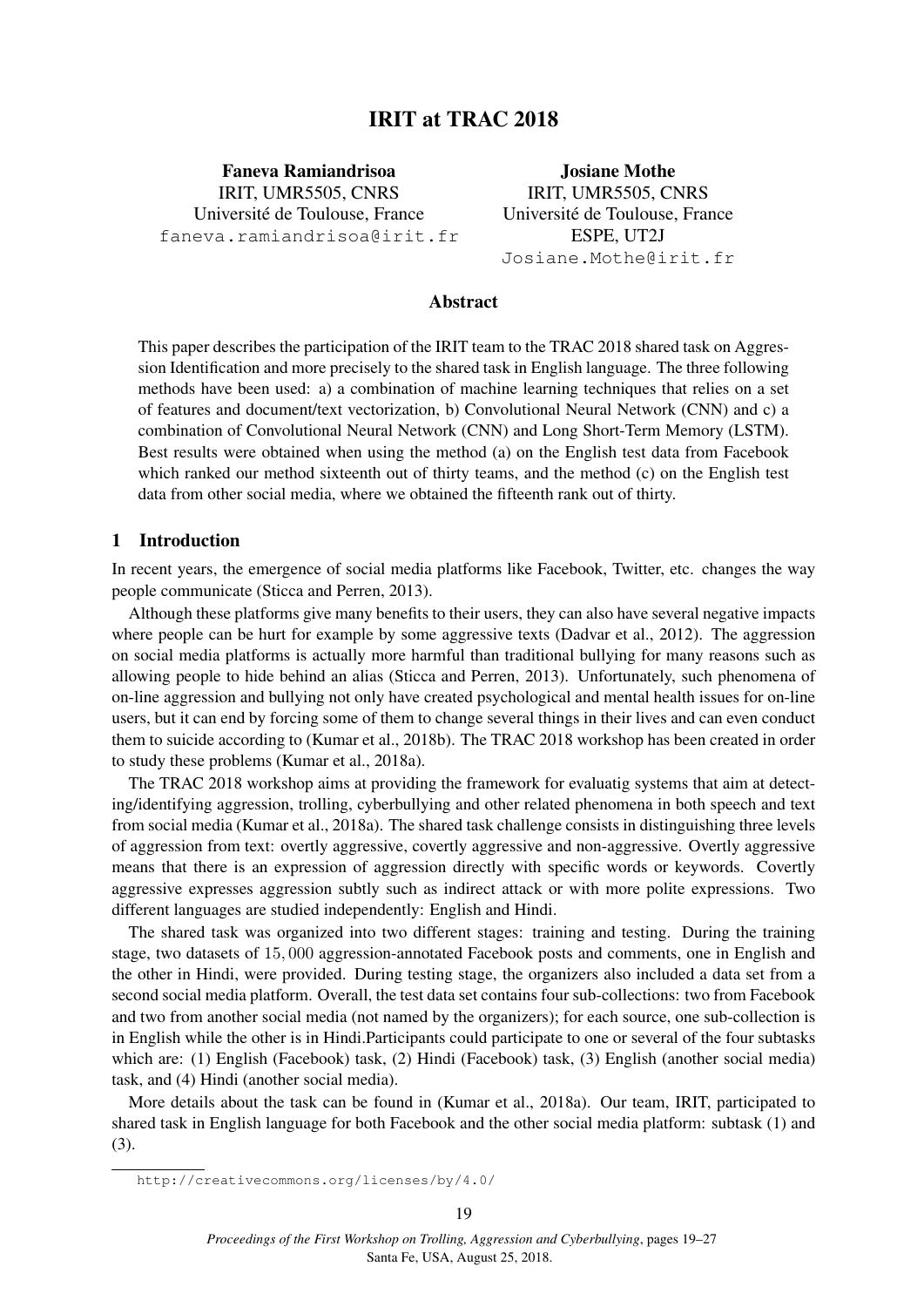In this paper, we report the methods we proposed when participating to the subtasks; we have developed three approaches that we compare in this paper on the problem of aggression identification in texts.

The first method is a combination of two classifiers : *random forest* that relies on features ranging from surface features to more linguistic features and *logistic regression* based on text vectorization. We named this method Trac-RF LR. The second approach is a deep learning technique widely used in image area and adapted for text classification. It uses a Convolutional Neural Network and we named it Trac-CNN in the rest of the paper. Finally, the third approach is a combination of two deep learning techniques: Convolutional Neural Network (CNN) and Long Short-Term Memory (LSTM). We named this method Trac-CNN LSTM.

The remaining of this paper is organized as follows: Section 2 is an overview of state-of-the-art approaches for aggression detection. Section 3 details the methods we developed. Section 4 reports the results as well as the data sets and Section 5 concludes this paper.

#### 2 Related Work

Several series of evaluation forums for applications related to social media have been developed in the recent years, such as tweet contextualisation (Ermakova et al., 2017) or e-risk (Losada et al., 2017) in CLEF. TRAC is the first that focus on detecting aggressive text. In the last few years, several studies have been published in which the problem of detecting abusive language in social media has been tackled. Although researchers focused on different aspects of abusive language such as cyberbullying (Dadvar et al., 2013), hate speech (Warner and Hirschberg, 2012), profanity (Sood et al., 2012) and abusive language in general (Chen et al., 2012), most of the approaches are based on supervised approaches (Schmidt and Wiegand, 2017). Generally, the detection of abusive language is considered as a classification problem, mainly as a binary text classification problem (Bosque and Garza, 2014) detecting whether the text contains abusive parts or not.

For text classification problems, approaches based on features are widely used.

Methods are based on simple *surface features* such as unigrams and/or n-grams (Xu et al., 2012; Chen et al., 2012; Waseem and Hovy, 2016; Abdou Malam et al., 2017), key-phrases (Mothe et al., 2018), the frequency of punctuation, capitalized words, Htag, image, URL mentions (Hoang and Mothe, 2017), average length of words, or frequency of words that do not exist in English dictionaries (Chen et al., 2012; Nobata et al., 2016). Other features are: *word generalization* (for example using Latent Dirichlet Allocation (LDA) (Zhong et al., 2016) and word/paragraph embedding (Nobata et al., 2016)), *sentiment analysis* (Xu et al., 2012; Dinakar et al., 2012; Hee et al., 2015); *lexical resources* (Burnap and Williams, 2015; Burnap and Williams, 2016; Gitari et al., 2015; Hoang and Mothe, 2018); *linguistic features* (Xu et al., 2012; Gitari et al., 2015; Burnap and Williams, 2016; Nobata et al., 2016; Abdou Malam et al., 2017); *knowledge-based features* (Dinakar et al., 2012); and *meta-information* (Dadvar et al., 2012; Dadvar et al., 2013; Waseem and Hovy, 2016).

Using these features, supervised classifiers such as Support Vector Machines (SVM) are used in order to classify a text as containing aggressiveness or not (Schmidt and Wiegand, 2017).

In recent years, deep learning has been also employed. For example, (Mehdad and Tetreault, 2016) used Recurrent Neural Network Language Model which is based on Recurrent Neural Networks for the task of abusive language detection. The choice of this type of models is based on the fact that with few training data, they can achieve good results for language models.

In addition of detecting if a text contains something harmful and/or aggressive, another challenge is to distinguish the different aspects of the abusive language. (Malmasi and Zampieri, 2018) try to distinguish general profanity from hate speech, but their results show that it is difficult to differentiate one from the other. Their study also shows that all hate speech, bullying text, cyberbullying and abusive language are not explicit, there are aggressive text written with subtle language and it can be hard to distinguish them. This observation motivated the shared task not only to classify the text as aggressive or not, but also to distinguish two kinds of aggression: overt and covert aggression.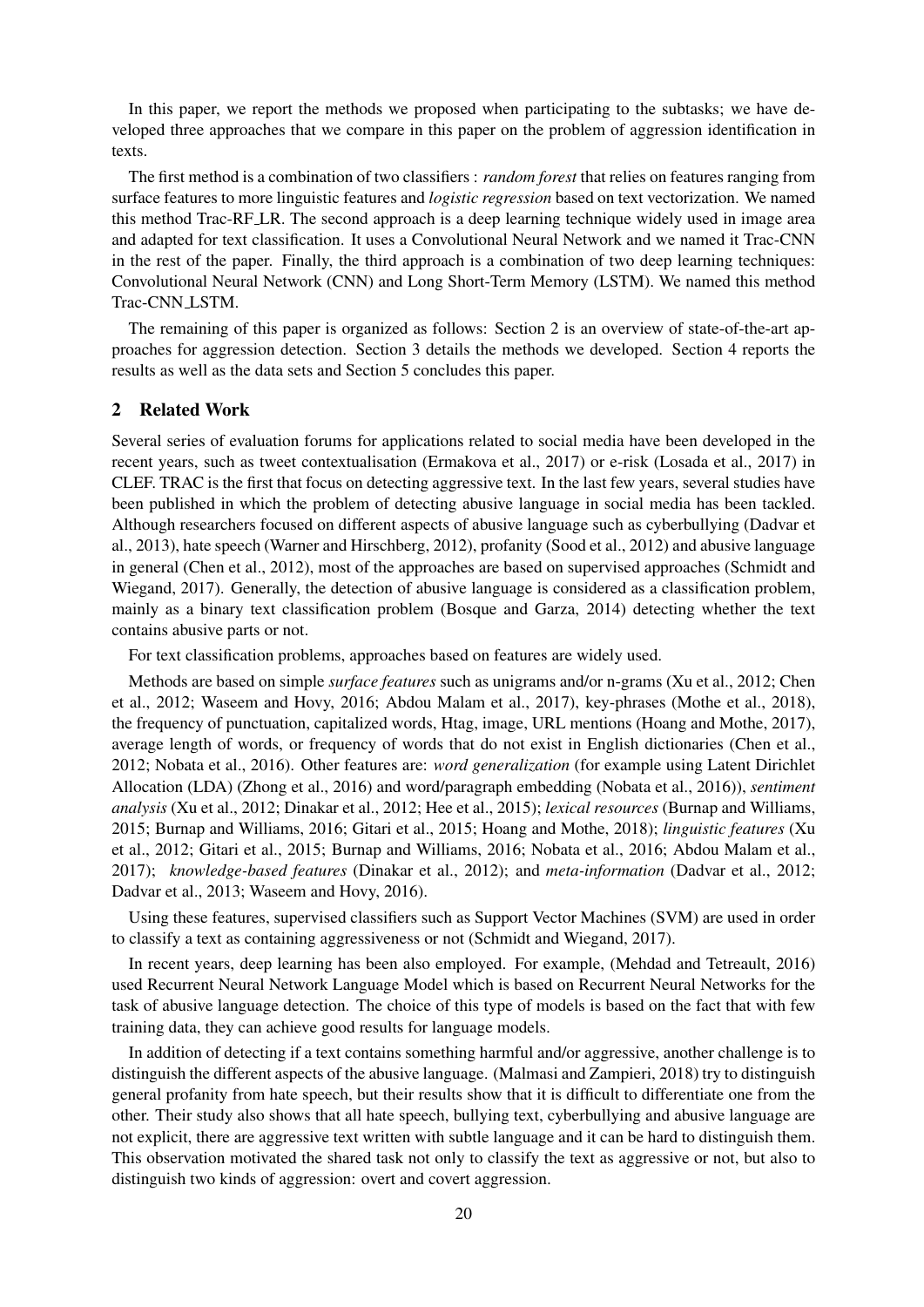# 3 Developped methods for the IRIT participation

In this section, we present the three supervised approaches we developed to automatically detect aggression in texts and that we submitted to TRAC 2018 shared task for English.

# 3.1 Trac-RF LR: combination of two classifiers

In this model we combine two classifiers namely random forest and logistic regression where the first one is based on different set of features from surface features to more linguistic features and the second one is based on document vectorization. In the following, we first describe each classifier, then we detail the combination method used.

## Classifiers description

# *i) Features - RF Classifier:*

This model uses different features, adapted from features used for depression detection in (Abdou Malam et al., 2017), and are computed from the texts to predict the aggression. We represent texts with a vector composed of the features as presented in Table 1.

| Name                                                 | Hypothesis or tool/resource used                                                                                                                                                          |  |  |  |
|------------------------------------------------------|-------------------------------------------------------------------------------------------------------------------------------------------------------------------------------------------|--|--|--|
| Part-Of-Speech frequency                             | Normalized frequencies of each tag: adjectives, verbs, nouns and<br>adverbs (four features). The idea behind is to check offensive<br>words used as nouns, verbs, adjectives, or adverbs. |  |  |  |
| Negation                                             | Normalized frequencies of negative words like: no, not, didn't,<br><i>can't</i> ,  The idea behind is to detect non direct aggressiveness.                                                |  |  |  |
| Capitalized                                          | The idea behind is that aggressive texts tend to put emphasis on<br>the target they mention. It can indicate feelings or speaking vol-<br>ume.                                            |  |  |  |
| <b>Punctuation marks</b>                             | ! or ? or any combination of both can emphasize offensiveness of<br>texts.                                                                                                                |  |  |  |
| Emoticons                                            | Another way to express sentiment or feeling.                                                                                                                                              |  |  |  |
| Sentiment                                            | Use of NRC-Sentiment-Emotion-Lexicons <sup>1</sup> to trace the polarity<br>in text.                                                                                                      |  |  |  |
| Emotions                                             | Frequency of emotions from specific categories: anger, fear, sur-<br>prise, sadness and disgust. The idea behind is to check the cate-<br>gories related to aggressiveness.               |  |  |  |
| Gunning Fog Index                                    | Estimate of the years of education that a person needs to under-<br>stand the text at first reading.                                                                                      |  |  |  |
| <b>Flesch Reading Ease</b>                           | Measure how difficult to understand a text is.                                                                                                                                            |  |  |  |
| Linsear Write Formula                                | Developed for the U.S. Air Force to calculate the readability of<br>their technical manuals <sup>2</sup> .                                                                                |  |  |  |
| New Dale-Chall Read-<br>ability                      | Measure the difficulty of comprehension that persons encounter<br>when reading a text. It is inspired from Flesch Reading Ease<br>measure.                                                |  |  |  |
| Swear words                                          | The intuition behind is that the texts containing insults are often<br>aggressive.                                                                                                        |  |  |  |
| with<br>Lexical<br>analysis<br>python library empath | Empath is a tool for analyzing text across lexical categories. By<br>default, it has 194 lexical categories and each category is consid-<br>ered as feature.                              |  |  |  |

Table 1: List of features used in RF.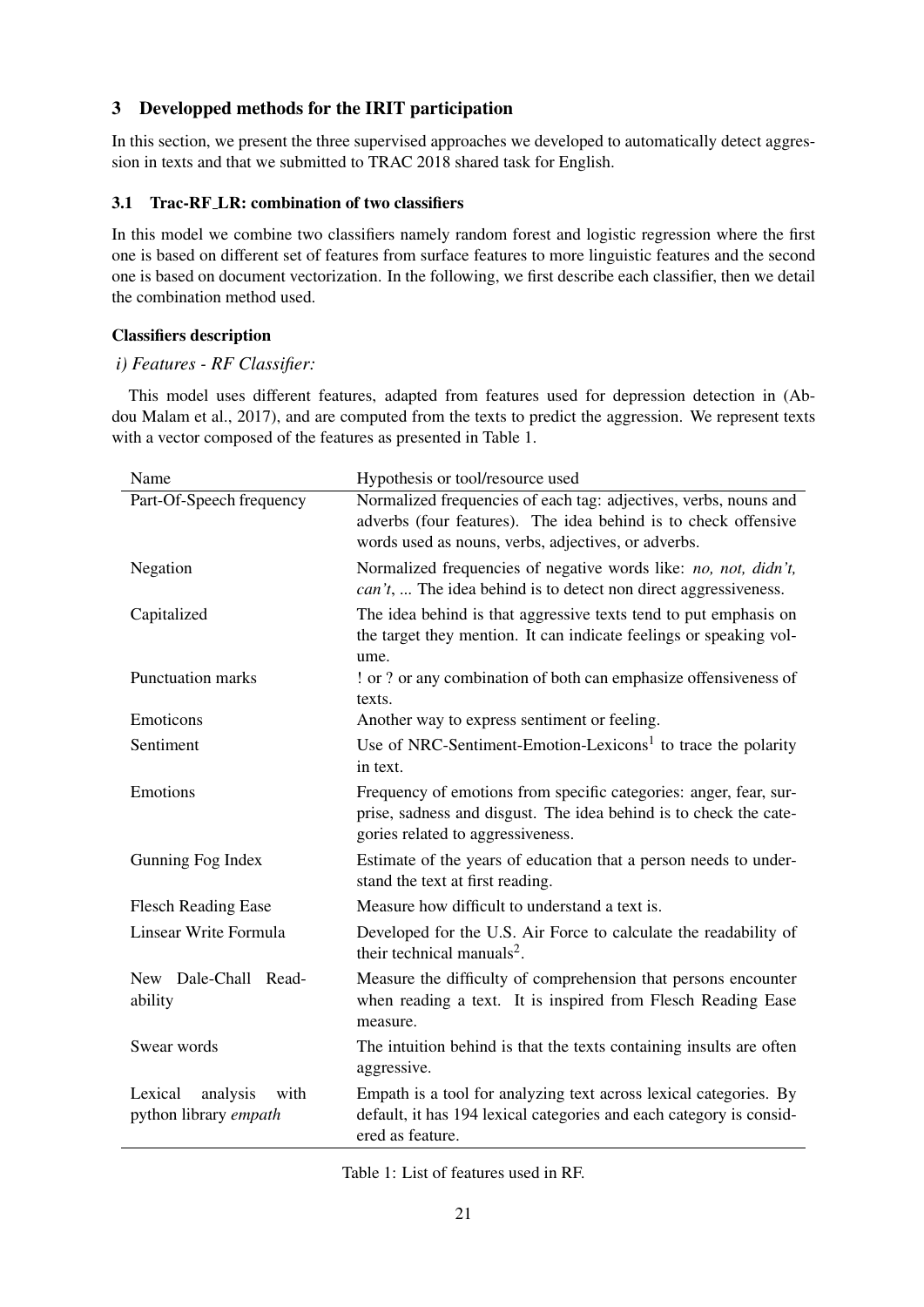Some of these features are used for abusive language detection, hate speech, cyberbullying and the others are used for sentiment or personality analysis that we judged useful for aggression detection.

A random forest classifier was trained on train and validation sets by representing each text with a vector composed by the features we mentioned above. The following parameters were used during the training: class weight="balanced", max features="sqrt", n estimators=60, min weight fraction leaf=0.0, criterion='entropy', random state=2.

At prediction time, a text from the test set is represented with features and then run the trained model. The output is the estimated probabilities for the three classes (overtly aggressive, covertly aggressive and non-aggressive).

### *ii) Document vector - LR Classifier:*

This model is based on document vectorization using *Doc2vec* (Le and Mikolov, 2014). *Doc2vec* is used to represent sentences, paragraphs, or whole documents as vectors and it can be trained on small corpora, which is case of the task datasets.

Before building the model (LR Classifier), we first trained two separate *Doc2vec* models: a Distributed Bag of Words and a Distributed Memory model (Le and Mikolov, 2014). For the training, we used the same configuration as in (Trotzek et al., 2017) for representing user's text in order to detect if he or she is depressed. The two *Doc2vec models are trained* on English text from the train and validation sets and we used the Python package *gensim*<sup>3</sup>(Rehurek and Sojka, 2010). We also concatenated the output vectors of these two models, as done in (Trotzek et al., 2017), resulting in a representation by a 200-dimension vector per text.

Then a logistic regression classifier was trained on the vectors for both the train and validation sets with the following parameters : class weight="balanced", random state=1, max iter=100, solver="liblinear".

At prediction time, the texts from the test set were vectorized by using the two *Doc2vec* models and the 200-dimension vectors were given as input of trained classifier. The output is also a set of class probabilities.

## Combination of two classifiers

After the two classifiers (as described in section 3.1) provided their results, the calculated class probabilities obtained from RF classifier and LR Classifier were averaged and finally the class with the highest probability was considered as the class the text belongs to.

#### 3.2 Trac-CNN: Model based on CNN

This model is based on the deep learning technique known as Convolutional Neural Networks (CNN)(LeCun et al., 1998). CNN which is widely used in image analysis (Bhandare et al., 2016) and has been adapted for text classification such as sentiment analysis (Chen et al., 2017). Figure 1 shows the model architecture that we used for TRAC 2018 shared task.

We can see in this figure that before sending the text to the CNN, it is transformed as a matrix where each row is a vector representation<sup>4</sup> of words that compose the text<sup>5</sup>. To perform convolutions on the sentence matrix, we decided to use three sizes of filters<sup>6</sup>: bigrams (height = 2), trigrams (height = 3) and fourgrams (height = 4) filters, each of which has 100 filters (in total we had 300 filters). The result of convolutions is called feature map, a vector with variable-length according to the filter size and we had 300 features map. The 1-max pooling (Boureau et al., 2010), a common strategy, is performed over each

 $6$ The width of filters are the same as word vectors (i.e 200) but the heights are different.

<sup>1</sup>http://saifmohammad.com/WebPages/NRC-Emotion-Lexicon.htm, Accessed on 2017-02-23

<sup>2</sup>http://www.streetdirectory.com/travel\_guide/15675/writing/how\_to\_choose\_the\_best\_ readability\_formula\_for\_your\_document.html, Accessed on 2018-02-25

<sup>3</sup>https://radimrehurek.com/gensim/index.html

<sup>&</sup>lt;sup>4</sup>We used *word2vec* trained on the training and validation sets. Two models were trained, namely CBOW and Skip-gram (Mikolov et al., 2013), and the final vector is a 200-dimensional vector which is a concatenation of the results from these models.

 $<sup>5</sup>$ All the texts need to be the same length in order to have the same matrix size. We used Keras zero-pads at the beginning if</sup> a text length is shorter than the maximum length (= length of longer text/document in the datasets).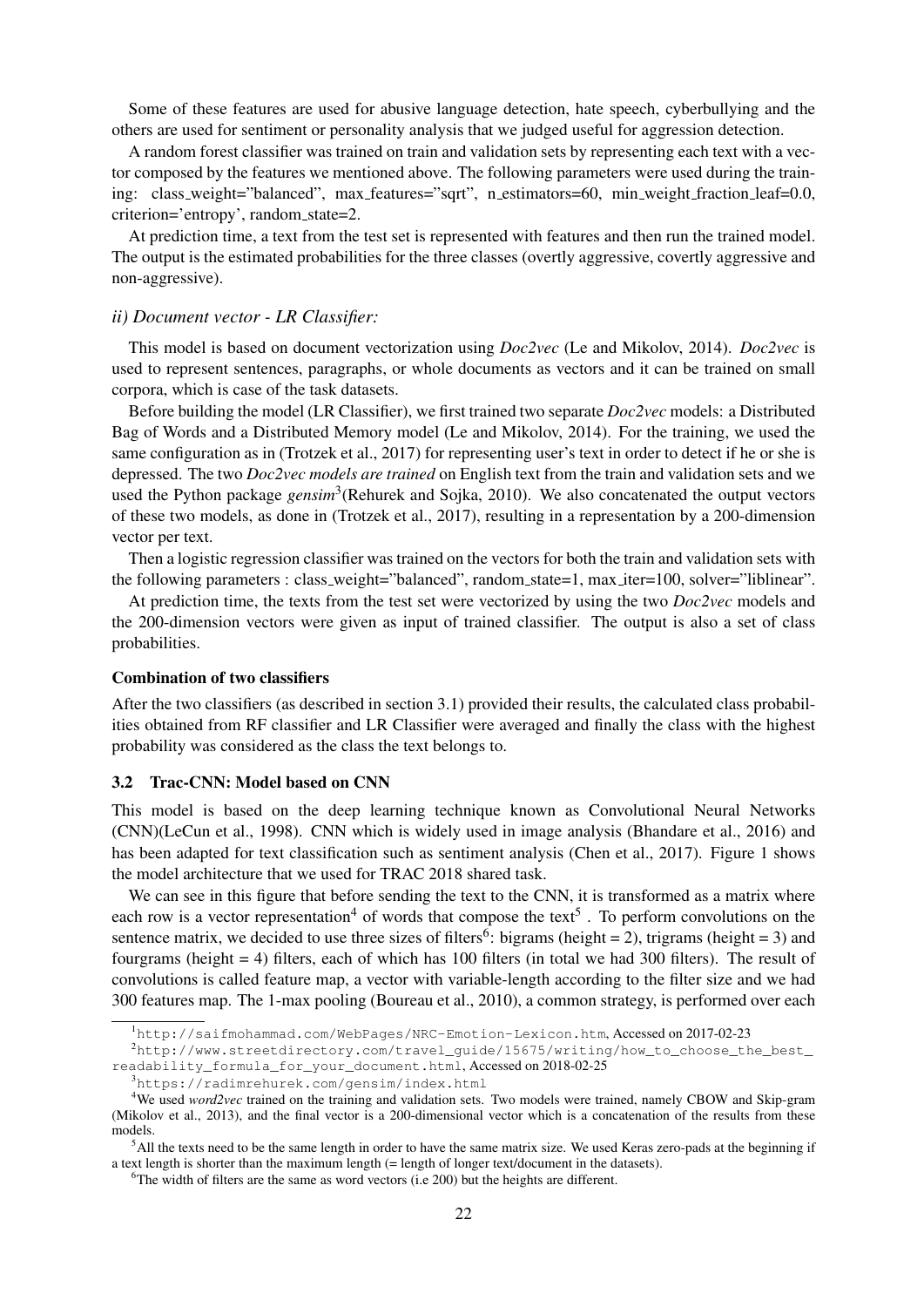feature map. More precisely, the largest number from each feature map is kept and then concatenated to form a concatenated vector, where the dimension is equal to 300. Then we added one fully connected hidden layer to reduce the dimension of the concatenated vector , the dropout is performed on the hidden layer because dropout helps to reduce over fitting (Srivastava et al., 2014). Finally, the latest feature vector is fed through a sigmoid function to generate the final classification.



Figure 1: Illustration of a CNN architecture for aggression detection inspired from (Zhang and Wallace, 2015).

### 3.3 Trac-CNN LSTM: Combination of CNN and LSTM

This model combines two deep learning techniques: CNN and LSTM. The main idea is to modify the CNN architecture presented in Figure 1 by adding a LSTM layer and change the activation function to softmax for the last classification. The LSTM is inserted after the poling layer and before the fully connected hidden layer. It takes as input the 300-dimension concatenated feature vector and gives as output a 300-dimension vector. Figure 2 presents the architecture of the combination.

### 4 Results

In this section, we detail the data used for TRAC 2018 shared task and the result we obtained using our different models.

#### 4.1 Data

The way the dataset used in the TRAC 2018 shared task was built is described in (Kumar et al., 2018b).

The dataset in the shared task was divided in three sets: training, validation and test. The training and validation sets were released during the training stage to allow participants to train and built their systems. These two sets are composed of 15,000 aggression-annotated Facebook posts and comments written in English for participants who want to participate in this language and 15,001 aggression-annotated Facebook writen in Hindi for those who prefer to work in this language.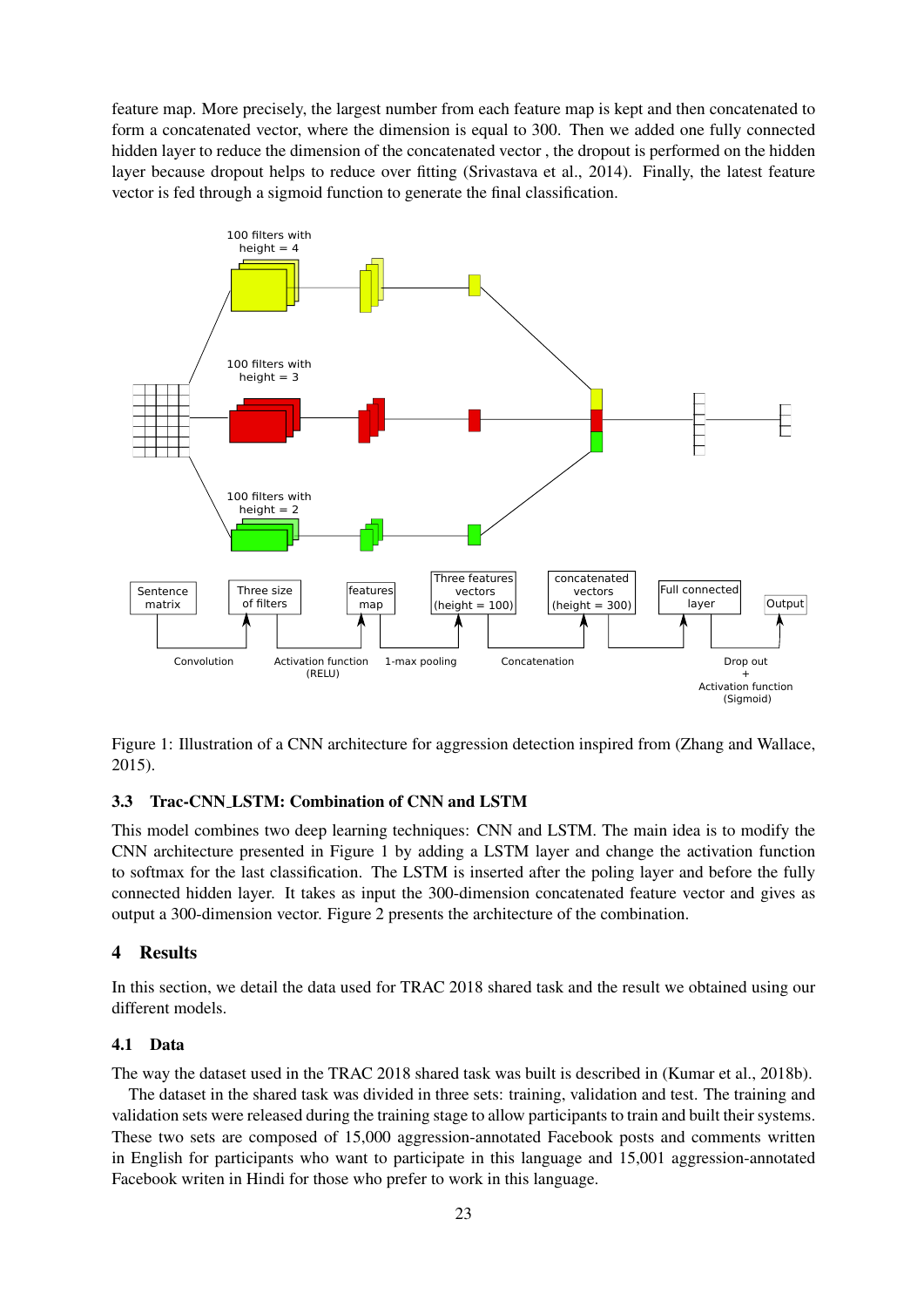

Figure 2: Illustration of a CNN + LSTM architecture for aggression detection inspired from (Zhang and Wallace, 2015).

For the test set, the collection crawled from Facebook is also divided into two languages, 916 posts and comments for the English dataset and 970 for the Hindi dataset. The organizers also included what they called the surprise collection crawled from another social media, also divided into two languages (1,257 posts and comments for English and 1,194 for Hindi). Table 2 describes the datasets used in the shared task, it reports the total number of posts and comments (texts) in each set and the number of texts with overt and covert aggression and texts without aggression. We can see from the Table 2 that the proportion of aggressive text is more important in the Hindi dataset (13,803 texts which correspond to 80.4% of total aggressive text (17,173)) than in the English dataset (9,776 texts which correspond to 56.9% of total aggressive text (17,165)).

|          | Number of                 | Train  | Validation | Test     |                    |
|----------|---------------------------|--------|------------|----------|--------------------|
| Language |                           |        |            | Facebook | other social media |
| English  | texts (=posts+comments)   | 11,999 | 3,001      | 916      | 1,257              |
|          | Overt aggression          | 2,708  | 711        | 144      | 361                |
|          | Covert aggression         | 4,240  | 1,057      | 142      | 413                |
|          | No aggression             | 5,051  | 1,233      | 630      | 483                |
| Hindi    | $texts$ (=posts+comments) | 12,000 | 3,001      | 970      | 1,194              |
|          | Overt aggression          | 4,856  | 1,217      | 362      | 459                |
|          | Covert aggression         | 4,869  | 1,246      | 413      | 381                |
|          | No aggression             | 2,275  | 538        | 195      | 354                |

Table 2: Distribution of training, validation and testing data on TRAC 2018 data collection.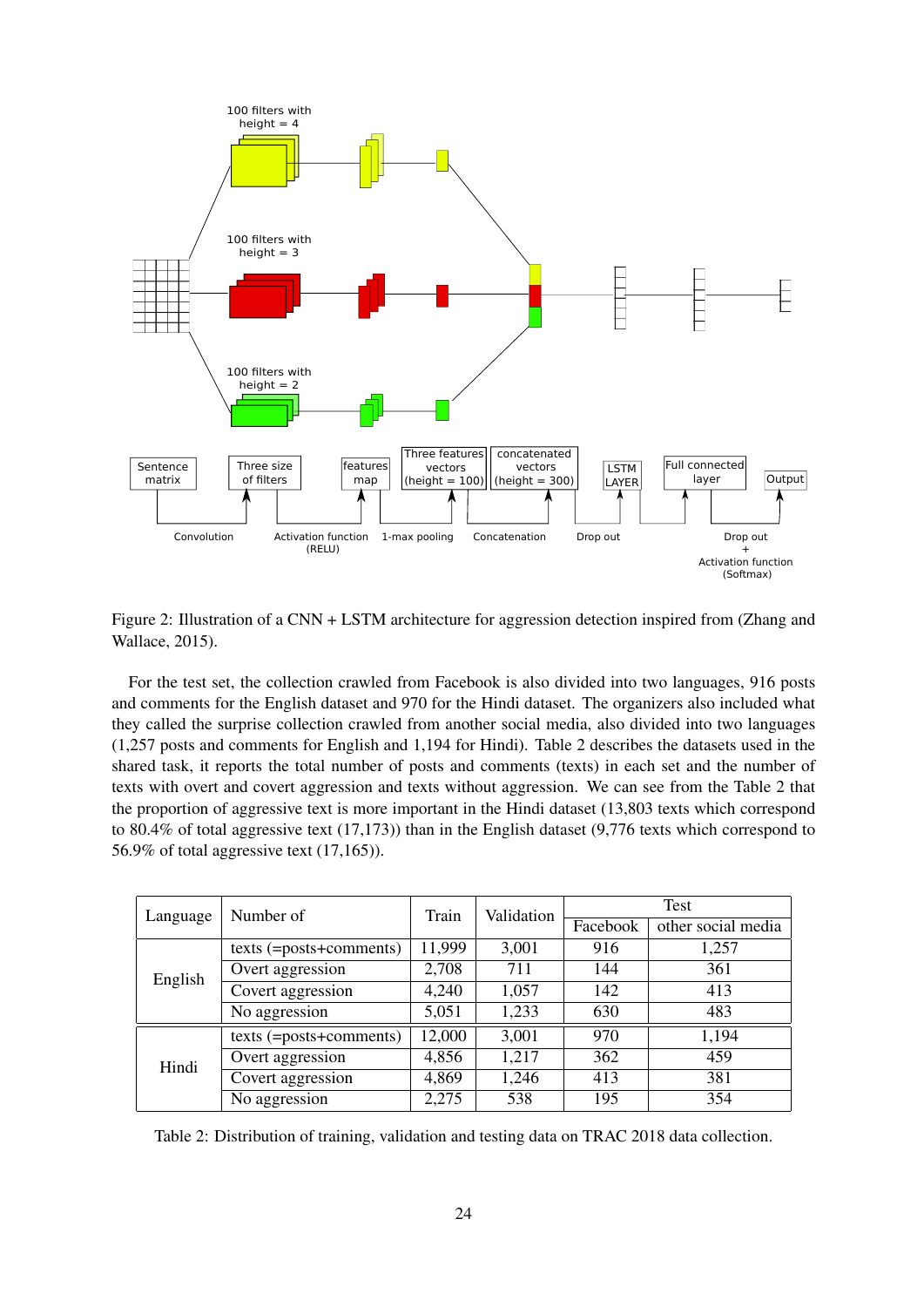#### 4.2 Models

All submitted models was evaluated using weighted macro-averaged F-scores. This measure is defined by organizers as follow: for each class, the individual F-score was weighted by the proportion of the concerned class in the test set and then the average of these individual weighted F-scores is the final F-score (See (Kumar et al., 2018a)). In order to have a baseline for comparison, the organizers give a random baseline generated by assigning random labels.

Table 3 reports the results we obtained with the three models (see Section 3) we submitted for the shared task and the baseline given by organizers. We can see that all of our models outperform the baseline on both Facebook and the other social media platform. More precisely Trac-RF gives the best results on Facebook and Trac-CNN LSTM on the other social media.

We can also see that our three models give better results on Facebook, this could be due to the train dataset which is only composed of texts crawled from Facebook.

| <b>System</b>         | F1 (weighted) |                    |  |  |
|-----------------------|---------------|--------------------|--|--|
|                       | Facebook      | other social media |  |  |
| Random Baseline       | 0.354         | 0.348              |  |  |
| Trac-RF <sub>LR</sub> | 0.576         | 0.405              |  |  |
| Trac-CNN              | 0.562         | 0.494              |  |  |
| Trac-CNN_LSTM         | 0.559         | 0.511              |  |  |

Table 3: Results for the English (Facebook and other social media) task. Bold value is the best performance.

When compared to other participants, our best model on both social media platforms give encouraging results. We are ranked sixteenth out of thirty teams on Facebook and fifteenth for other social media (see Table 4).

|                | Rank Team                | Facebook |          | Rank Team                   | other social media |
|----------------|--------------------------|----------|----------|-----------------------------|--------------------|
|                | saroyehun                | 0.642    |          | vista.ue                    | 0.601              |
| 2              | EBSI-LIA-UNAM            | 0.632    | 2        | Julian                      | 0.599              |
| 3              | DA-LD-Hildesheim         | 0.618    | 3        | saroyehun                   | 0.920              |
| $\overline{4}$ | TakeLab                  | 0.616    | 4        | EBSI-LIA-UNAM               | 0.572              |
|                | sreeIN                   | 0.604    | 5        | uOttawa                     | 0.569              |
| $\cdots$       | $\cdots$                 | $\cdots$ | $\cdots$ | $\cdots$                    | $\cdots$           |
| 16             | <b>IRIT</b> (Trac-RF_LR) | 0.576    | 15       | <b>IRIT</b> (Trac-CNN_LSTM) | 0.511              |

Table 4: Results of top 5 teams vs our results which are in Bold.

### 5 Conclusion and Future Work

In this paper, we presented our participation to TRAC 2018 shared task on aggression identification in English language for both platforms: Facebook and the other social media. We proposed three kinds different methods: (a) a combination of machine learning techniques (classifiers) that relies on a set of features and document vectorization, (b) Convolutional Neural Network (CNN); and (c) combination of CNN and Long Short-Term Memory (LSTM). We obtained encouraging results: sixteenth out of thirty teams with method (a) for Facebook and fifteenth out of thirty for the other social media with method (c).

We can conclude that the model based on features gives the best results if the train dataset is built from the same platform as the test dataset. However a deeper analysis of features is to be done to get stronger conclusions. We can also see that deep learning models perform well even if the train and test datasets are built from different platforms (unlike combined RF and LR models). So these techniques are useful to build systems that can identify aggression on different social media.

For future work, we will analyze what the best features are for aggression detection by analyzing those we already used and/or adding new ones. For example, more linguistic-oriented features such as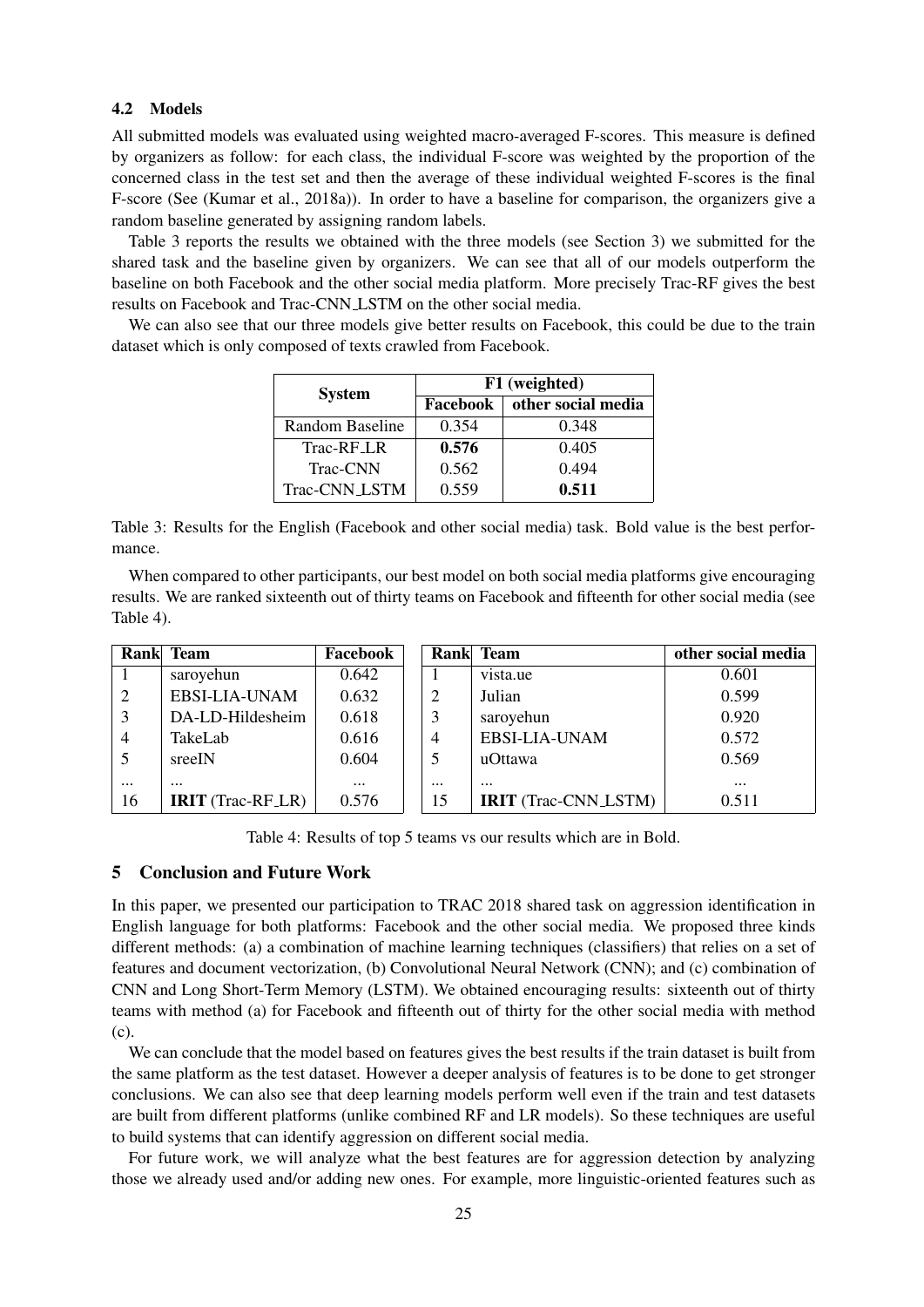specific writing or structure of sentences/paragraphs containing aggression could be added and feature like "proportion of aggressive text posted last year". Finally, we would like to improve our model based on deep learning by using different configurations and architectures, by combining it with traditional machine learning algorithms (RF and LR models), and also training a model on large datasets built from different social media platforms.

#### References

- Idriss Abdou Malam, Mohamed Arziki, Mohammed Nezar Bellazrak, Farah Benamara, Assafa El Kaidi, Bouchra Es-Saghir, Zhaolong He, Mouad Housni, Veronique Moriceau, Josiane Mothe, and Faneva Ramiandrisoa. 2017. ´ IRIT at e-Risk (regular paper). In *International Conference of the CLEF Association, CLEF 2017 Labs Working Notes*, volume 1866 of *ISSN 1613-0073*, http://CEUR-WS.org. CEUR Workshop Proceedings.
- Ashwin Bhandare, Maithili Bhide, Pranav Gokhale, and Rohan Chandavarkar. 2016. Applications of convolutional neural networks. *International Journal of Computer Science and Information Technologies*, pages 2206–2215.
- Laura P. Del Bosque and Sara Elena Garza. 2014. Aggressive text detection for cyberbullying. In *Human-Inspired Computing and Its Applications - 13th Mexican International Conference on Artificial Intelligence, MICAI 2014, Tuxtla Gutierrez, Mexico, November 16-22, 2014. Proceedings, Part I ´* , pages 221–232.
- Y-Lan Boureau, Jean Ponce, and Yann LeCun. 2010. A theoretical analysis of feature pooling in visual recognition. In *Proceedings of the 27th International Conference on Machine Learning (ICML-10), June 21-24, 2010, Haifa, Israel*, pages 111–118.
- Pete Burnap and Matthew L Williams. 2015. Cyber hate speech on twitter: An application of machine classification and statistical modeling for policy and decision making. *Policy & Internet*, 7(2):223–242.
- Pete Burnap and Matthew L Williams. 2016. Us and them: identifying cyber hate on twitter across multiple protected characteristics. *EPJ Data Science*, 5(1):11.
- Ying Chen, Yilu Zhou, Sencun Zhu, and Heng Xu. 2012. Detecting offensive language in social media to protect adolescent online safety. In *2012 International Conference on Privacy, Security, Risk and Trust, PASSAT 2012, and 2012 International Confernece on Social Computing, SocialCom 2012, Amsterdam, Netherlands, September 3-5, 2012*, pages 71–80.
- Tao Chen, Ruifeng Xu, Yulan He, and Xuan Wang. 2017. Improving sentiment analysis via sentence type classification using bilstm-crf and CNN. *Expert Syst. Appl.*, 72:221–230.
- Maral Dadvar, de FMG Jong, Roeland Ordelman, and Dolf Trieschnigg. 2012. Improved cyberbullying detection using gender information. In *Proceedings of the Twelfth Dutch-Belgian Information Retrieval Workshop (DIR 2012)*. University of Ghent.
- Maral Dadvar, Dolf Trieschnigg, Roeland Ordelman, and Franciska de Jong. 2013. Improving cyberbullying detection with user context. In *Advances in Information Retrieval*, pages 693–696. Springer.
- Karthik Dinakar, Birago Jones, Henry Lieberman, Rosalind W. Picard, Carolyn Penstein Rose, Matthew Thoman, ´ and Roi Reichart. 2012. You too?! mixed-initiative LDA story matching to help teens in distress. In *Proceedings of the Sixth International Conference on Weblogs and Social Media, Dublin, Ireland, June 4-7, 2012*.
- Liana Ermakova, Lorraine Goeuriot, Josiane Mothe, Philippe Mulhem, Jian-Yun Nie, and Eric SanJuan. 2017. Clef 2017 microblog cultural contextualization lab overview. In *International Conference of the Cross-Language Evaluation Forum for European Languages*, pages 304–314. Springer.
- Njagi Dennis Gitari, Zhang Zuping, Hanyurwimfura Damien, and Jun Long. 2015. A lexicon-based approach for hate speech detection. *International Journal of Multimedia and Ubiquitous Engineering*, 10(4):215–230.
- Cynthia Van Hee, Els Lefever, Ben Verhoeven, Julie Mennes, Bart Desmet, Guy De Pauw, Walter Daelemans, and Véronique Hoste. 2015. Detection and fine-grained classification of cyberbullying events. In *Recent Advances in Natural Language Processing, RANLP 2015, 7-9 September, 2015, Hissar, Bulgaria*, pages 672–680.
- Thi Bich Ngoc Hoang and Josiane Mothe. 2017. Predicting Information Diffusion on Twitter Analysis of predictive features. *Journal of Computational Science*, 22, octobre.
- Thi Bich Ngoc Hoang and Josiane Mothe. 2018. Location extraction from tweets. *Information Processing & Management*, 54(2):129–144.
- Ritesh Kumar, Atul Kr. Ojha, Shervin Malmasi, and Marcos Zampieri. 2018a. Benchmarking Aggression Identification in Social Media. In *Proceedings of the First Workshop on Trolling, Aggression and Cyberbulling (TRAC)*, Santa Fe, USA.